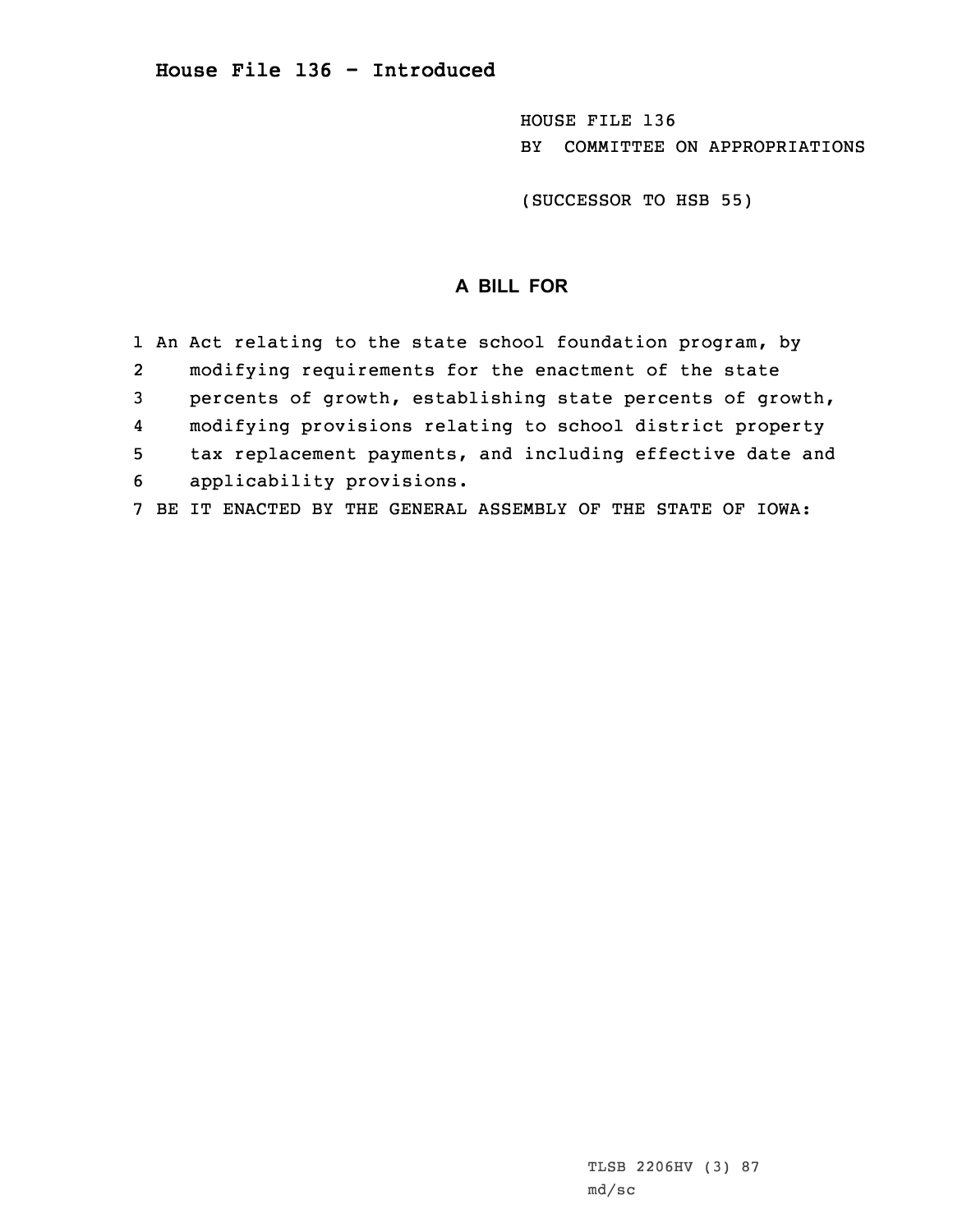1 Section 1. Section 257.8, subsections 1 and 2, Code 2017, 2 are amended to read as follows:

3 1. *State percent of growth.* The state percent of growth 4 <del>for the budget year beginning July 1, 2014, is four percent.</del> 5 The state percent of growth for the budget year beginning July 6 1, 2015, is one and twenty-five hundredths percent. The state 7 percent of growth for the budget year beginning July 1, 2016, 8 is two and twenty-five hundredths percent. The state percent 9 of growth for the budget year beginning July 1, 2017, is one 10 and eleven hundredths percent. The state percent of growth for 11 each subsequent budget year shall be established by statute 12 which shall be enacted within thirty days of the <del>submission in</del> 13 the year preceding the base year transmission of the governor's 14 budget required by February 1 under [section](https://www.legis.iowa.gov/docs/code/2017/8.21.pdf) 8.21 during the 15 regular legislative session beginning in the base year. The 16 establishment of the state percent of growth for a budget year 17 shall be the only subject matter of the bill which enacts the 18 state percent of growth for a budget year.

 2. *Categorical state percent of growth.* The categorical state percent of growth for the budget year beginning July 21 <del>1, 2014, is four percent.</del> The categorical state percent of growth for the budget year beginning July 1, 2015, is one and twenty-five hundredths percent. The categorical state percent of growth for the budget year beginning July 1, 2016, is two and twenty-five hundredths percent. The categorical state percent of growth for the budget year beginning July 1, 2017, is one and eleven hundredths percent. The categorical state percent of growth for each budget year shall be established by statute which shall be enacted within thirty days of the 30 submission in the year preceding the base year transmission of the governor's budget required by February <sup>1</sup> under section 8.21 during the regular legislative session beginning in the base 33 year. The establishment of the categorical state percent of growth for <sup>a</sup> budget year shall be the only subject matter of the bill which enacts the categorical state percent of growth

LSB 2206HV (3) 87

-1-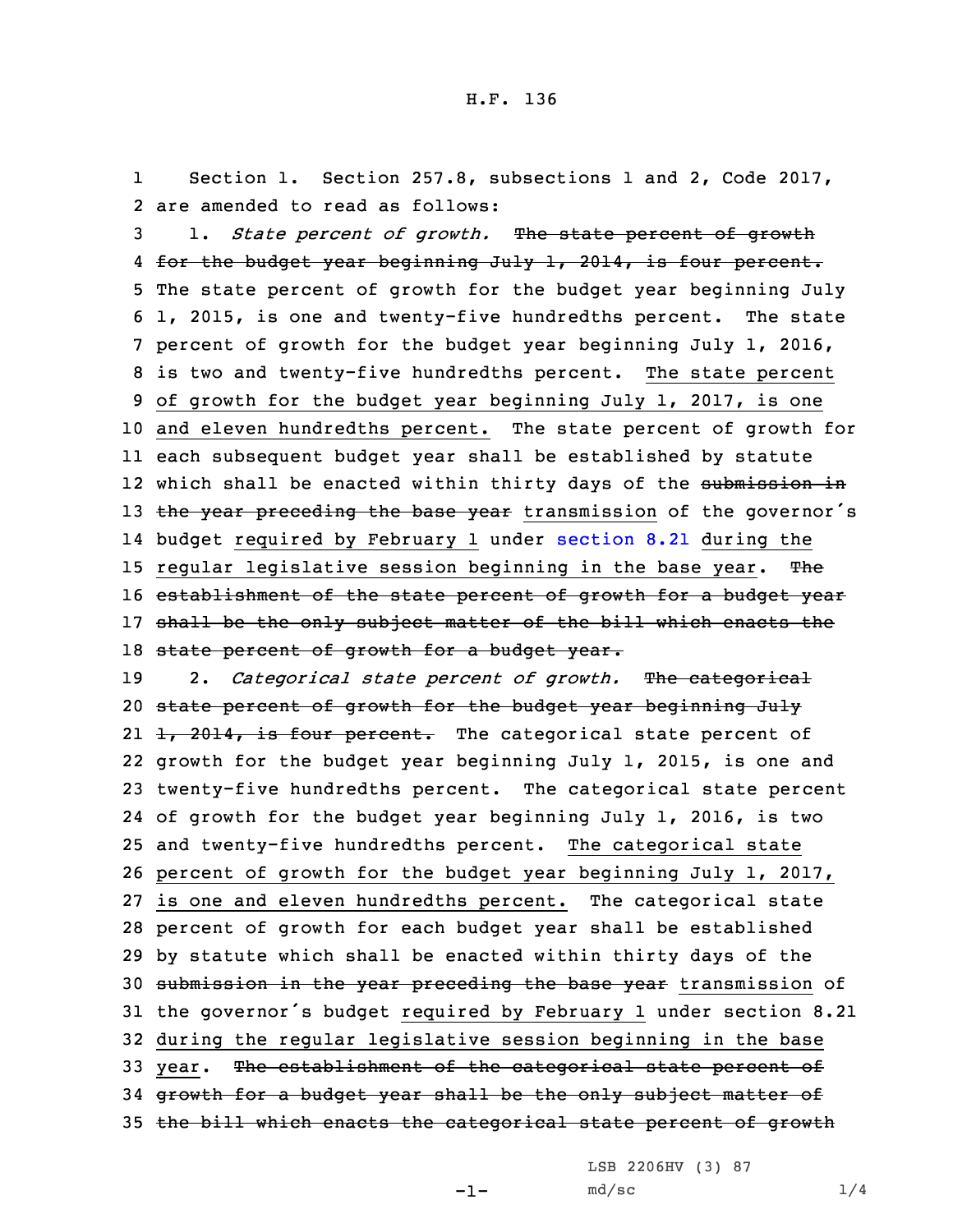1 <del>for a budget year.</del> The categorical state percent of growth may include state percents of growth for the teacher salary supplement, the professional development supplement, the early intervention supplement, and the teacher leadership supplement. Sec. 2. Section 257.16B, subsection 2, paragraph d, unnumbered paragraph 1, Code 2017, is amended to read as 7 follows:

8 For each the budget year beginning on or after July 1, 2016, 9 the department of management shall calculate for each school 10 district all of the following:

11 Sec. 3. Section 257.16B, subsection 2, paragraph d, subparagraph (3), Code 2017, is amended to read as follows: (3) The amount of each school district's property tax replacement payment. Each school district's property tax replacement payment equals the school district's weighted enrollment for the budget year beginning July 1, 2016, multiplied by the remainder of the amount calculated for the school district under subparagraph (2) minus the amount calculated for the school district under subparagraph (1). Sec. 4. Section 257.16B, subsection 2, Code 2017, is amended by adding the following new paragraph:

22 NEW PARAGRAPH. *e.* For each budget year beginning on or after July 1, 2017, the department of management shall calculate for each school district all of the following: (1) The regular program state cost per pupil for the budget year beginning July 1, 2012, multiplied by one hundred percent less the regular program foundation base per pupil percentage

28 pursuant to section 257.1.

 (2) The regular program state cost per pupil for the budget year beginning July 1, 2017, multiplied by one hundred percent less the regular program foundation base per pupil percentage pursuant to section 257.1.

<sup>33</sup> (3) The amount of each school district's property tax <sup>34</sup> replacement payment. Each school district's property tax <sup>35</sup> replacement payment equals the school district's weighted

 $-2-$ 

LSB 2206HV (3) 87  $md/sec$  2/4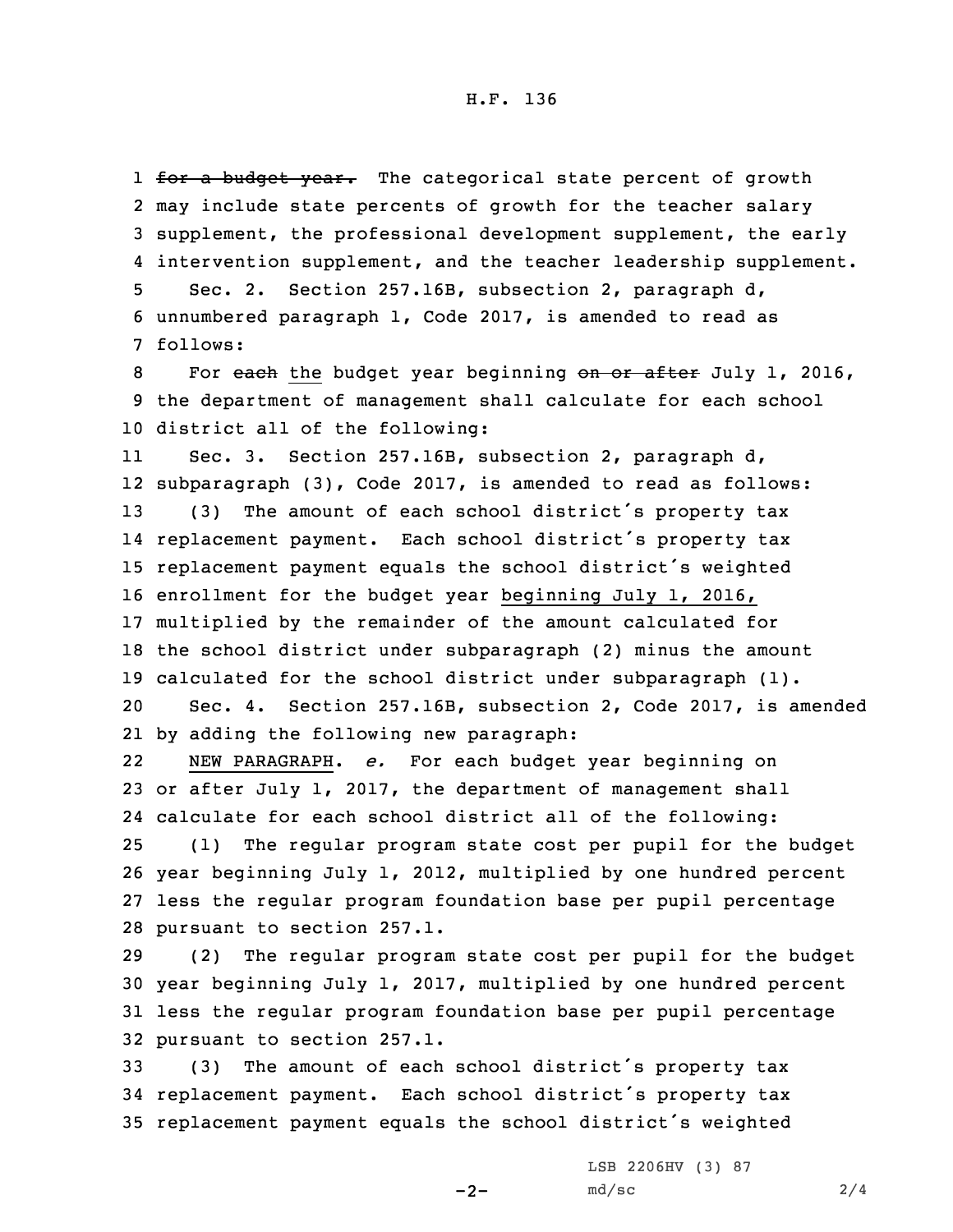enrollment for the budget year multiplied by the remainder of the amount calculated for the school district under subparagraph (2) minus the amount calculated for the school district under subparagraph (1).

5 Sec. 5. EFFECTIVE UPON ENACTMENT. This Act, being deemed of 6 immediate importance, takes effect upon enactment.

7 Sec. 6. APPLICABILITY. This Act applies to school budget 8 years beginning on or after July 1, 2017.

## 9 EXPLANATION

10 **The inclusion of this explanation does not constitute agreement with** 11**the explanation's substance by the members of the general assembly.**

12 This bill relates to the state school foundation program, by modifying requirements for the enactment of the state percents of growth, establishing state percents of growth, and modifying provisions relating to school district property tax replacement payments.

 The bill establishes <sup>a</sup> state percent of growth of 1.11 percent for the budget year beginning July 1, 2017. The state percent of growth is used to calculate the amount of supplemental state aid for <sup>a</sup> budget year as part of the state school foundation program. The bill also establishes <sup>a</sup> categorical state percent of growth of 1.11 percent for the budget year beginning July 1, 2017. The categorical state percent of growth is used to calculate the amount of supplemental state aid for each of the categorical funding supplements.

 Current Code section 257.8 requires bills establishing the state percent of growth and the categorical state percent of growth to be enacted within 30 days of the submission in the year preceding the base year of the governor's budget. Code section 257.8 also requires the state percent of growth and the categorical state percent of growth to be enacted in separate bills and be the only subject matter of each bill. The bill strikes the subject matter requirement for such bills and specifies that the enactment deadline for bills establishing

 $-3-$ 

LSB 2206HV (3) 87  $md/sec$  3/4